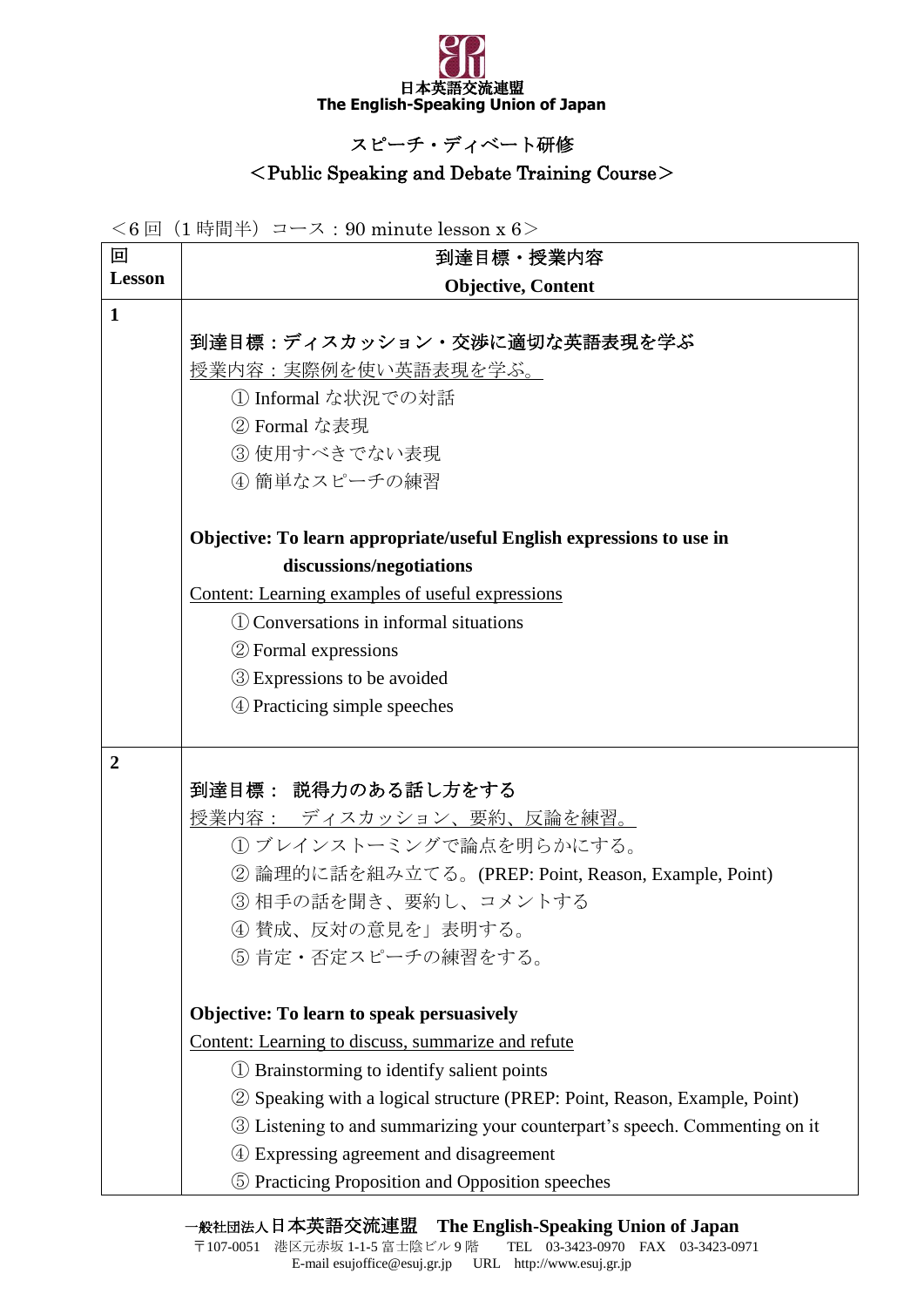## 日本革 **The English-Speaking Union of Japan**